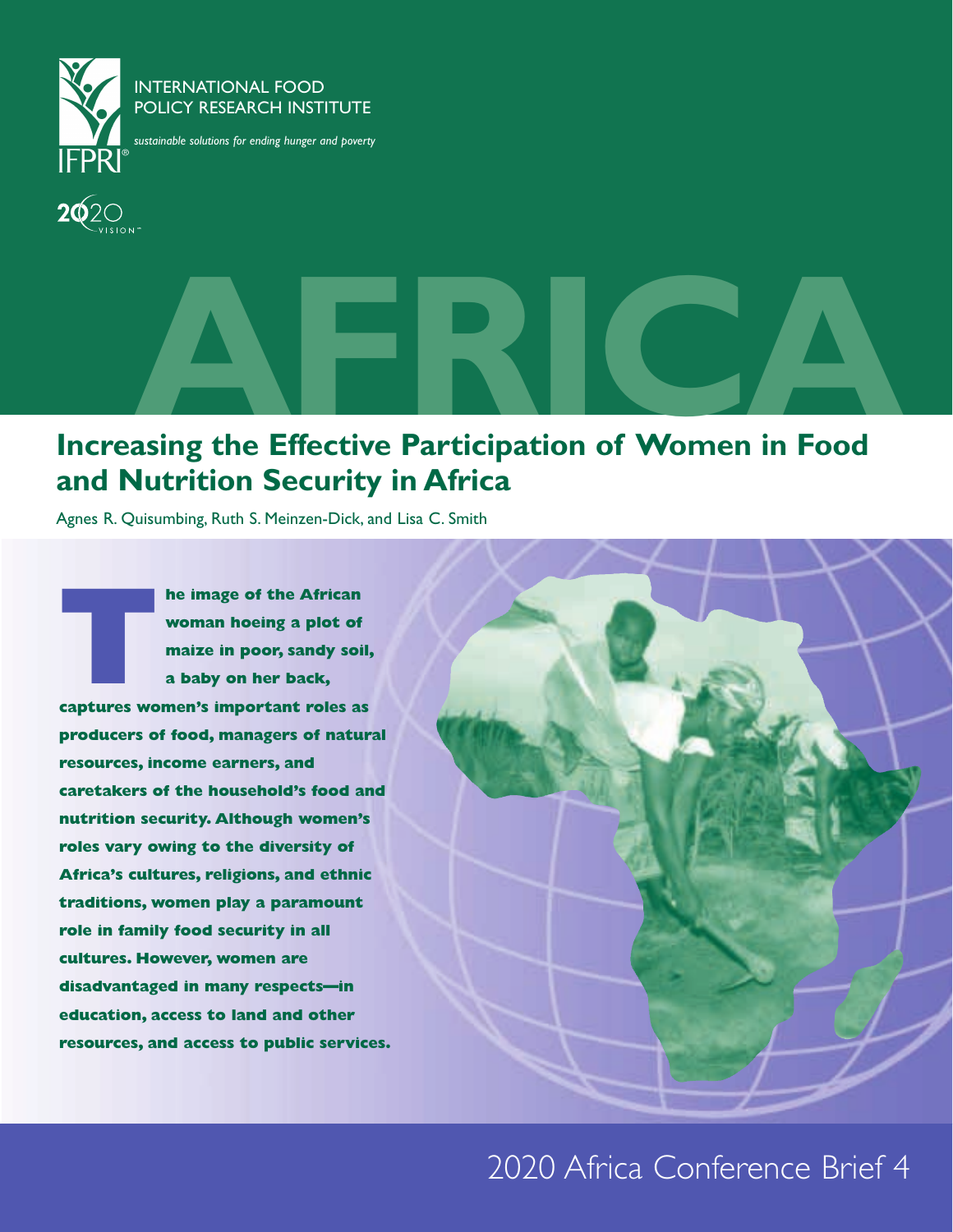**Customary and legal institutions in many countries discriminate against women in terms<br>
of basic human rights. Despite growing evidence showing that increasing resources in<br>
women's hands leads to gains in agricultural pr of basic human rights. Despite growing evidence showing that increasing resources in women's hands leads to gains in agricultural productivity and nutritional status, many gender gaps remain. Worldwide, the gender gap has closed faster in education than in**

**rest of the world. Asset gaps are potentially more important for food and nutrition security in Africa than elsewhere because of women's key role in food production. Health care issues are also vital for women, who must care for the sick as well as themselves. In this context, the HIV/AIDS epidemic threatens not only to decrease food production but also to increase women's time burdens. Addressing all these concerns requires policies and resources to meet women's needs, as well as involving women themselves in the implementation of these policies.**

**What can be done to increase the effective participation of women in food and nutrition security in Africa? This brief advocates a two-pronged approach. First, eradicate discrimination against women, and second, promote catch-up by implementing more active measures in key areas such as control over land, water, and other assets, and investment in education, health, child care, and other services for women. Since the set of actions that are most appropriate in a given situation will be context specific, we present examples of approaches that have worked in Sub-Saharan Africa.**

# **ERIMINATION ING**

**Policy reform to eradicate gender discrimination aims** to create a level playing field for women and men. Strengthening women's political voice is vital to any fundamental shift that increases women's effective participation.Women's human rights—political, civil, economic, social, and cultural—need to be respected, protected, and realized.The strengthening of democratic institutions via legislation, the rewriting of constitutions so that they explicitly disavow discrimination, and the reform and enforcement of an antidiscriminatory rule of law are important steps. In Uganda, for example, the national constitution encourages participation by requiring that at least one-third of officeholders in all elective positions be women.The new South African constitution explicitly guarantees freedom from discrimination on the basis of, among other things, race, gender, and disability.While such declarations do not automatically translate into changes on the ground, they provide an important signal of the government's commitment, to which women can appeal for stronger rights.

Eliminating gender discrimination in ownership of and access to economically productive assets is also critical. For example, the ability to inherit land, to join a credit and savings club, to join a water users group, to access extension advice, to start up a small enterprise, and to survive in the event of a family breakdown must be equal for women and for men. Customary laws in many countries treat women as minors, thereby restricting their rights to such assets and opportunities. In Lesotho and Swaziland, women are considered legal minors: they cannot own property, enter into contracts, or receive bank loans without a male relative. Rwanda's Matrimonial Regimes, Liberties, and Succession Act, in contrast, passed in 2000, allows women to own property.

Social protection programs that reduce risk and mitigate the impact of shocks are often biased toward males. Retirement benefits, for example, are usually lower for women. Family allowances give benefits to employed men with dependent wives but not to employed women with dependent children.An important exception is South Africa's noncontributory means-tested pension system for the elderly. Pensions received by women have been shown to improve the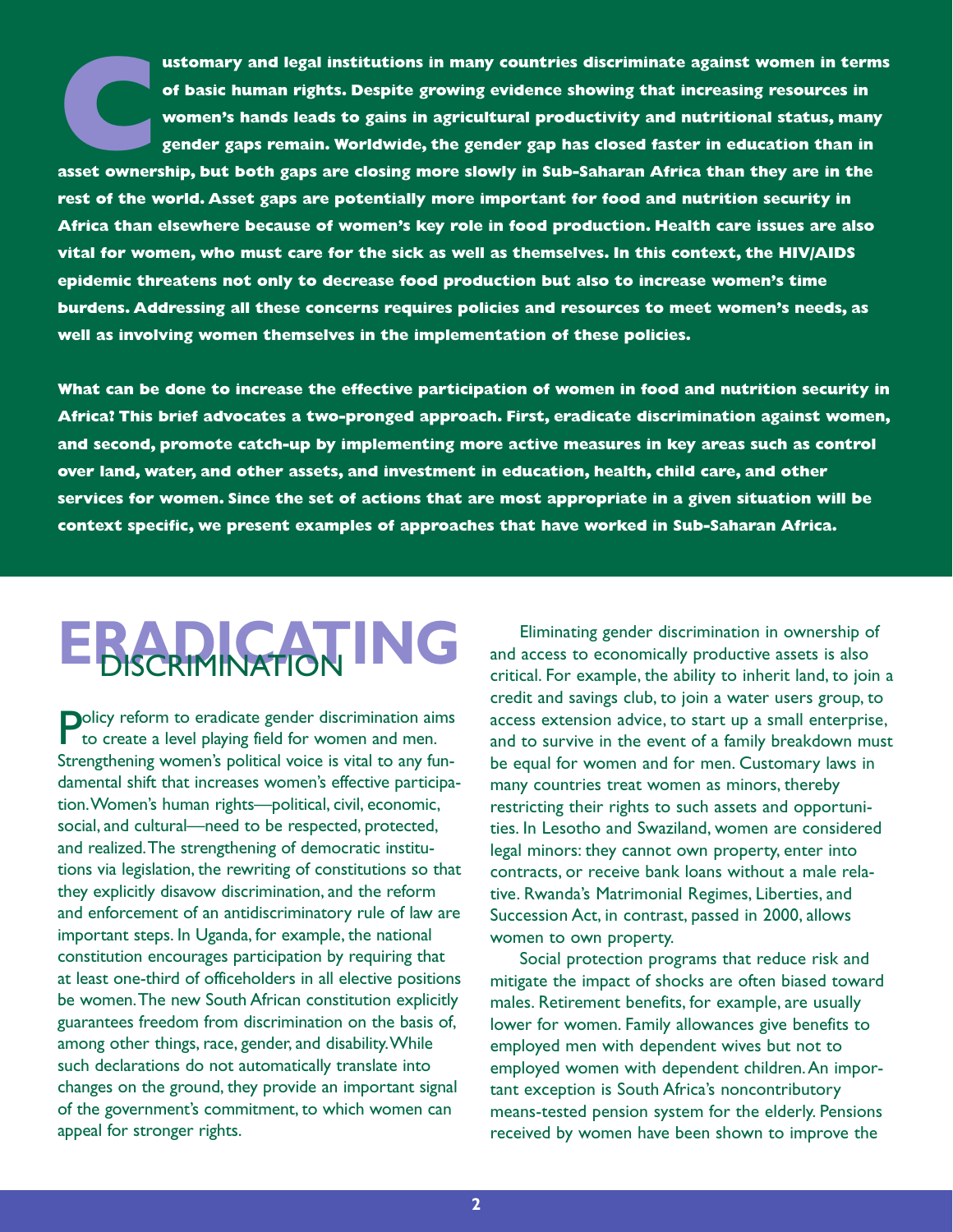health and nutrition of children, especially girls, whereas pensions received by men do not show the same results.

Gender-based legal reform cannot be instituted without sensitivity to tradition. Customs do not change overnight, especially in countries with ancient cultures. Education and social marketing can play a role, but until majority values change, successful legal reform will have to build on positive traditional values.The Ethiopian constitution found a striking way of addressing the conflict between conservative customary laws and the progressive, egalitarian provisions of the 1960 Civil Code. First, after prolonged debate, it was decided that the constitution would revoke the abolition of personal laws (customary and religious). Disputants can participate in the decision regarding the application of laws concerning personal matters. If any party to a dispute does not wish to apply personal laws, she or he may opt for the application of the Civil Code provisions. Personal law arbitrators and courts, who formerly espoused the application of outdated customary law provisions, are rethinking their stand out of fear that women disputants may prefer to transfer the decision to the civil courts, thereby weakening the customary bodies.

To achieve nutrition security, men and women, girls and boys should have equal access to a given quantity and quality of public services.This includes equal access to schools of good quality, reproductive health facilities and information, agricultural advice and agricultural extension, and preventive measures related to HIV/AIDS, such as condoms and education. Effective programs often need to go beyond equal access and take into account women's relationships with men. For example, health care practitioners are realizing the need to meaningfully involve men in reproductive health and HIV/AIDS prevention programs that have traditionally been targeted to women.

In the area of food security, women should be free to grow the kinds of crops on their plots of land that they think are important for the food security and nutrition status of their family.This step may involve revising formal rules of access and including more women in the design and implementation of outreach programs, as well as in actually delivering the public services.

### **PROMOTION** ACTIVE MEASURES

The active promotion of catch-up in women's status is a more controversial proposition, even if the consequent increase in the overall pool of resources more than compensates for males' reduced share.

A first step is to raise the profile of gender issues. One method of doing this is to track the different implications of public budgetary allocations for men and women. Launched in the mid-1990s, the Women's Budget Initiative in South Africa is a collaboration between the parliamentary Joint Standing Committee on Finance and several South African nongovernmental organizations (NGOs). It tracks budget allocations to education, services, public sector employment, child care, and employment benefits—which have different implications for men and women.This information raises consciousness and develops an empirical base for further advocacy.

In addition, actual policies can be redesigned so that they target females in the areas where the gaps are most extreme. Here we give examples of successful attempts in Africa to close gaps in the areas of land, water, livestock, education and child care, technology, networks (social capital), and health and nutrition.

#### *Land*

Although women have primary responsibility for family food production and provide the majority of agricultural labor in much of Africa, their rights to land are restricted. In most cases, women acquire only use rights to land through marriage.The loss of land in cases of divorce or widowhood is a major source of insecurity, particularly with increases in HIV/AIDS.To redress this problem, South Africa's land reform specifically targets women to receive land, but the incomplete implementation of the land reform and its more recent emphasis on black commercial farms have limited the number of women who have benefited. In Ghana women's inheritance rights were strengthened by the passing of the Intestate Succession Law (ISL) in 1985, which allows children and wives to gain access to land that they were previously denied under customary law. Tanzania's Land Act and Uganda's Land Law require the consent of both spouses for transactions involving family land. Legislation alone will not make a difference, however, if women cannot access the bodies that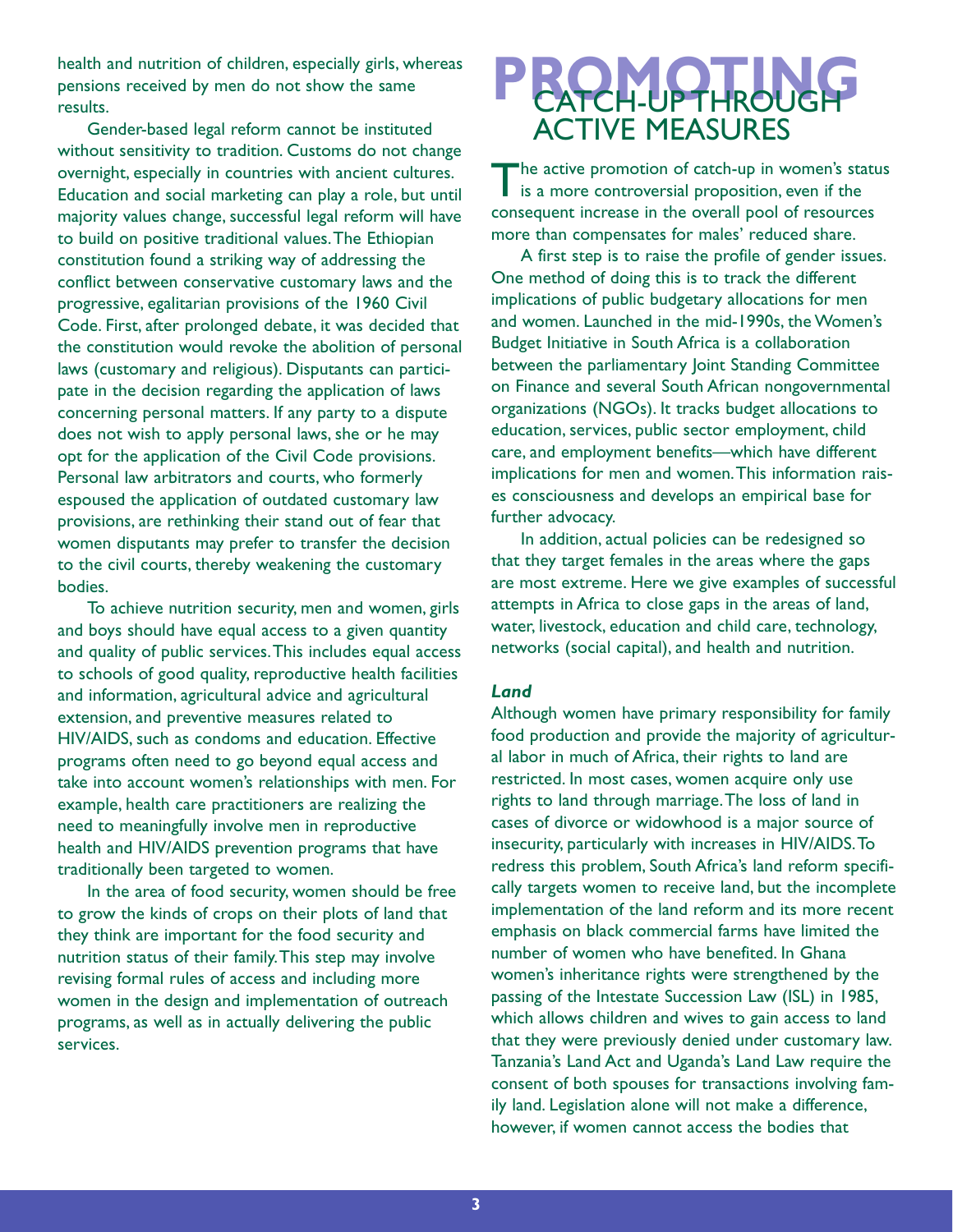implement the laws. Hence Tanzania and Uganda also require land management and adjudication bodies at all levels to have female representation, but these bodies again require resources to be effective, and governments may not have the necessary resources at the local level.

#### *Water*

Women and men both need water for domestic uses and production, but their needs and priorities often differ.Women and girls bear the greatest burden when adequate clean domestic water supplies and sanitation are not available, because they have primary responsibility for supplying household water needs and for caring for family members who become ill due to inadequate water supply and sanitation.Women also need water for productive purposes such as agriculture, livestock, and enterprises. Even relatively small amounts of water can make a major difference. South Africa's Water Act of 1998 is exemplary in giving priority to meeting basic domestic needs in water allocation, redressing past racial and gender discrimination in access to water, and including women in Catchment Management Agencies that will implement the law.

#### *Livestock*

Livestock are an important asset for women, providing them a way to accumulate wealth more easily than by acquiring land.To maintain and expand the benefits that the growing livestock sector can bring to resourcepoor women, new policies and practices must protect women's ownership and use rights, favor small-scale operations, and provide strong training programs in the production, processing, and marketing of animals.

Women benefit most from the animals they manage, even without legal ownership rights, as long as they control the decisionmaking. Some livestock schemes allocate animals only to women, assuming that they will make decisions independently and will improve their bargaining position by bringing wealth into the household.This strategy can backfire.As with any intervention that attempts to redistribute assets to women, appropriation or domestic violence may occur when men's interests are not considered. In Kenya some women's groups maintain legal ownership of animals distributed to individual households, so that the group may remove them from homes where a

husband treats his wife badly.This legal threat of removal can help decrease violence and divorce.

#### *Education and Child Care*

Reducing schooling costs, especially for girls, and increasing physical access to services, improving the design of service delivery, and investing in time-saving infrastructure are policies that have shown the most promise to close gender gaps in education. In Mozambique, where decades of civil war have devastated the country's physical infrastructure, building sturdy school buildings has been an effective way of increasing girls' enrollment. Raising the literacy of adult household members (heads or adult females) also increases girls' enrollment substantially.The latter implies a potentially important role for adult education or literacy campaigns in rural areas.

Improving service delivery also means improving the quality, gender balance, and attitudes of teachers. In Kenya studies based on household survey data show that the attitudes and quality of teachers affect the demand for girls' schooling more than that for boys' schooling. For example, whether teachers think math is important for girls and whether boys and girls receive (and perceive) equal treatment in the classrooms significantly affects girls' (but not boys') propensity to stay in school. Parents' attitudes have a similar effect. Changing attitudes among parents, teachers, and principals will require long-term efforts.To this end, training staff and reviewing and revising school curricula can all play important roles in ensuring that gender stereotypes are not perpetuated in the classroom.

Investments that reduce the cost of schooling (such as reducing the distance to schools) or increase

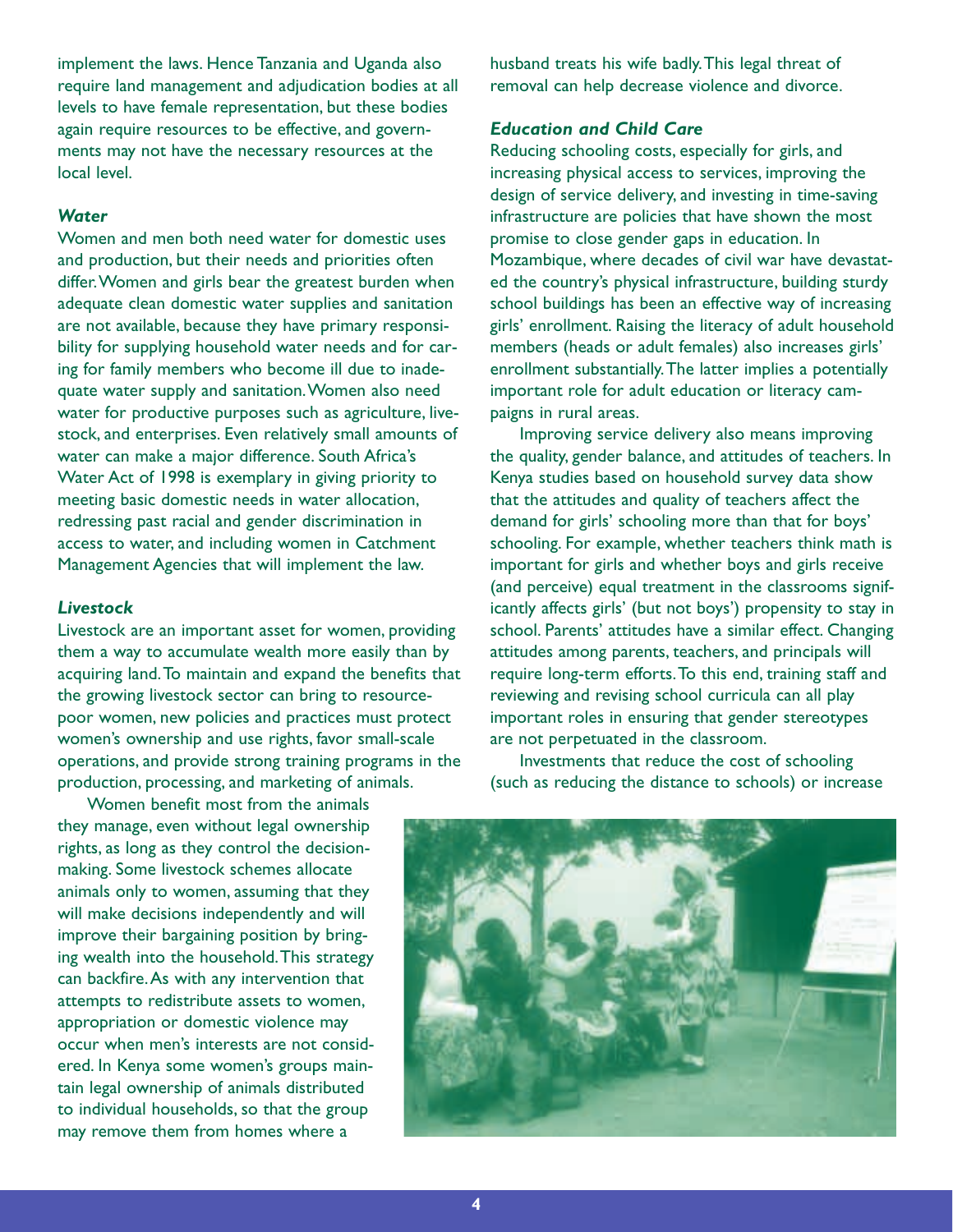

the benefits to families of sending girls to school (such as school meals, food for education, or school health programs) can help increase female enrollment rates. Similarly, increasing access to local health care facilities reduces the time women and girls need to spend on inhome care for sick family members. Equally important are investments in basic water and energy infrastructure. In most settings, collecting water and fuelwood is largely the responsibility of women and girls. In Ghana, Tanzania, and Zambia, women account for two-thirds of household time devoted to water and fuel collection, with children—mostly girls—providing an additional 5 to 28 percent of household time devoted to these tasks. Investments in time-saving infrastructure benefit all household members, and girls in particular.

Low-cost child care can help both mothers and daughters. In Kenya a 10 percent reduction in the price of out-of-home child care increased the demand for such care and increased mothers' participation in the labor force. Low-cost child care can also increase girls' school attendance: in rural and urban Kenya a 10 percent decrease in the price of out-of-home care would be expected, as shown in a recent World Bank study, to result in a 5.1 percent increase in the enrollment rates of 8- to 16-year-old girls (after controlling for other factors) and have no effect on those of boys.

#### *Technology*

Time is a scarce resource for African women farmers, and technology can help reduce their time burdens. For example, scientists at the West Africa Rice Development Association have used biotechnology to develop a rice variety that has high yields, drought resistance, and broad leaves, thus substantially reducing weeding by women and children.The new cassava-processing

methods developed by the International Institute of Tropical Agriculture have reduced women's workloads and provided opportunities for commercialization. It is important to involve women in developing and selecting technologies because women often grow different crops or value different crop traits than do male farmers.

#### *Networks*

Women have always drawn upon personal and family networks for survival. Group-based programs for microfinance, livestock development, tree nurseries, and other activities build upon such networks.These programs not only offer efficient ways of reaching women, but also strengthen women's social capital, enabling them to undertake other activities.Women's networks have even grown into effective advocacy groups to secure women's rights. In postwar Rwanda, women's groups from the grassroots to the national level played a key role in rebuilding the country.They helped women access critical support services such as health and shelter, assets such as land and livestock, and training, and helped them participate in political processes, including national reconciliation.

In many countries, governments are increasingly transferring responsibility for natural resource management, agricultural extension, health care, and other services to local organizations.When this happens, particular attention must be given to ensure that all women can participate effectively, so that their needs are met.Women are not a homogeneous group, and organizations may be dominated by elite women who may not always represent the interests of poorer women. Involving more women may require special outreach and training for poorer and less educated women, and those who are hesitant to speak in front of men for cultural reasons.

#### *Health and Nutrition*

Women's health and nutritional status is important for both the quality of their lives and the survival and healthy development of their children. Because women's health and nutrition is a life cycle issue, interventions must attend to female malnutrition from adolescence through pregnancy and lactation, continuing with promotion of children's growth during infancy, preschool, school age, and adolescence. Direct actions to improve women's health and nutrition complement the struggle to achieve the long-term goals of gender equity and women's empowerment.

One area of concern in health and nutrition security